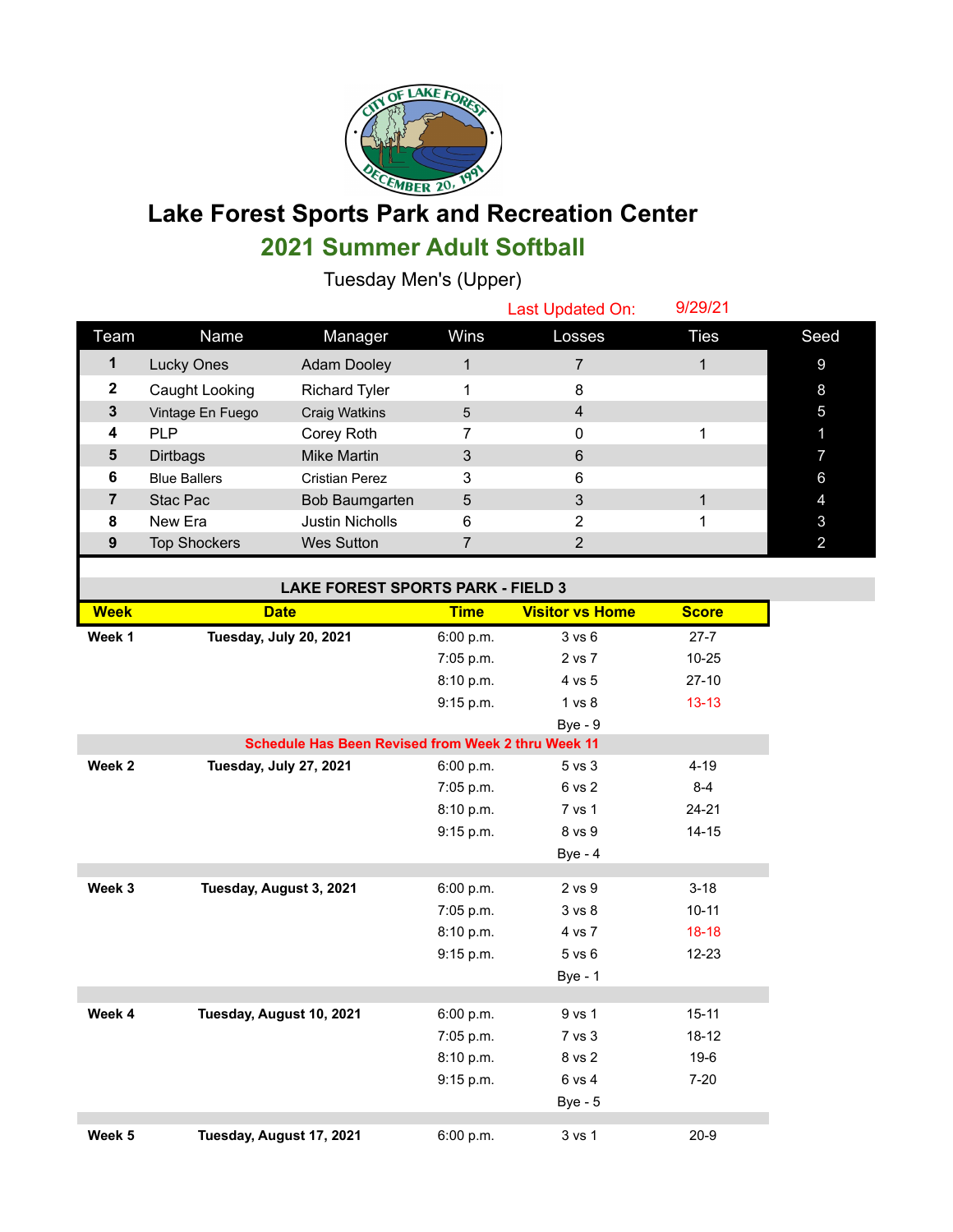|         |                                                 | 7:05 p.m.                          | 4 vs 9                            | $15 - 14$                 |
|---------|-------------------------------------------------|------------------------------------|-----------------------------------|---------------------------|
|         |                                                 | 8:10 p.m.                          | 6 vs 7                            | $11 - 20$                 |
|         |                                                 | 9:15 p.m.                          | 5 vs 8                            | $14 - 25$                 |
|         |                                                 |                                    | 2-Bye                             |                           |
|         |                                                 |                                    |                                   |                           |
| Week 6  | Tuesday, August 24, 2021                        | 6:00 p.m.                          | 7 vs 5                            | $21 - 4$                  |
|         |                                                 | 7:05 p.m.                          | 9 vs 3                            | $19-9$                    |
|         |                                                 | 8:10 p.m.                          | 1 vs 2                            | $8-9$                     |
|         |                                                 | 9:15 p.m.                          | 8 vs 4                            | $12 - 19$                 |
|         |                                                 |                                    | 6-Bye                             |                           |
|         |                                                 |                                    |                                   |                           |
| Week 7  | Tuesday, August 31, 2021                        | 6:00 p.m.                          | 4 vs 2                            | $20 - 6$                  |
|         |                                                 | 7:05 p.m.                          | 6 vs 9                            | $5 - 20$                  |
|         |                                                 | 8:10 p.m.                          | 5 vs 1                            | 19-13                     |
|         |                                                 | 9:15 p.m.                          | 7 vs 8                            | $10 - 21$                 |
|         |                                                 |                                    | 3-Bye                             |                           |
| Week 8  | Tuesday, September 7, 2021                      | 6:00 p.m.                          | 2 vs 3                            | $11 - 21$                 |
|         |                                                 | 7:05 p.m.                          | 9 vs 5                            | $11 - 10$                 |
|         |                                                 | 8:10 p.m.                          | 1 vs 4                            | 19-22                     |
|         |                                                 |                                    |                                   |                           |
|         |                                                 | 9:15 p.m.                          | 8 vs 6                            | $20 - 6$                  |
|         |                                                 |                                    | 7-Bye                             |                           |
| Week 9  | Tuesday, September 14, 2021                     | 6:00 p.m.                          | 3 vs 4                            | $10 - 15$                 |
|         |                                                 | 7:05 p.m.                          | 9 vs 7                            | $18 - 12$                 |
|         |                                                 | 8:10 p.m.                          | 2 vs 5                            | $11 - 21$                 |
|         |                                                 | 9:15 p.m.                          | 1 vs 6                            | $17-18$                   |
|         |                                                 |                                    | 8-Bye                             |                           |
|         |                                                 |                                    |                                   |                           |
|         |                                                 | <b>Single Elimination Playoffs</b> |                                   |                           |
| Week 10 | Tuesday, September 21, 2021                     | 6:00 p.m.                          | Lucky Ones 14 vs Caught Looking 6 |                           |
|         |                                                 | 7:05 p.m.                          | Vintage EF 23 vs Stac Pac 6       |                           |
|         |                                                 | 8:10 p.m.                          | Dirtbags 10 vs Top Shockers 8     |                           |
|         |                                                 | 9:15 p.m.                          | Blue Ballers 8 vs New Era 21      |                           |
|         |                                                 |                                    |                                   |                           |
| Week 11 | Tuesday, September 28, 2021                     | 6:00 p.m.                          | PLP 6 vs Lucky Ones 18            |                           |
|         |                                                 | 7:05 p.m.                          | PLP 9 vs Vintage EF 14            |                           |
|         |                                                 | 8:10 p.m.                          |                                   | Dirtbags 19 vs New Era 12 |
|         |                                                 | 9:15 p.m.                          | Dirtbags 19 vs Vintage EF 22      |                           |
|         |                                                 |                                    |                                   |                           |
|         |                                                 |                                    |                                   |                           |
|         | $1)$ PLP                                        |                                    |                                   |                           |
|         |                                                 |                                    |                                   |                           |
|         | 8) LUCKY ONES<br>Week 11 - 6:00 p.m. Lucky Ones |                                    |                                   |                           |
|         |                                                 |                                    |                                   |                           |
|         | <b>LUCKY ONES</b><br>Week 10 - 6:00 p.m.        |                                    |                                   |                           |
|         | 9) CAUGHT LOOKING                               |                                    |                                   |                           |
|         |                                                 |                                    |                                   |                           |

Week 11 - 7:05 p.m.  $\vert$  VINTAGE EF